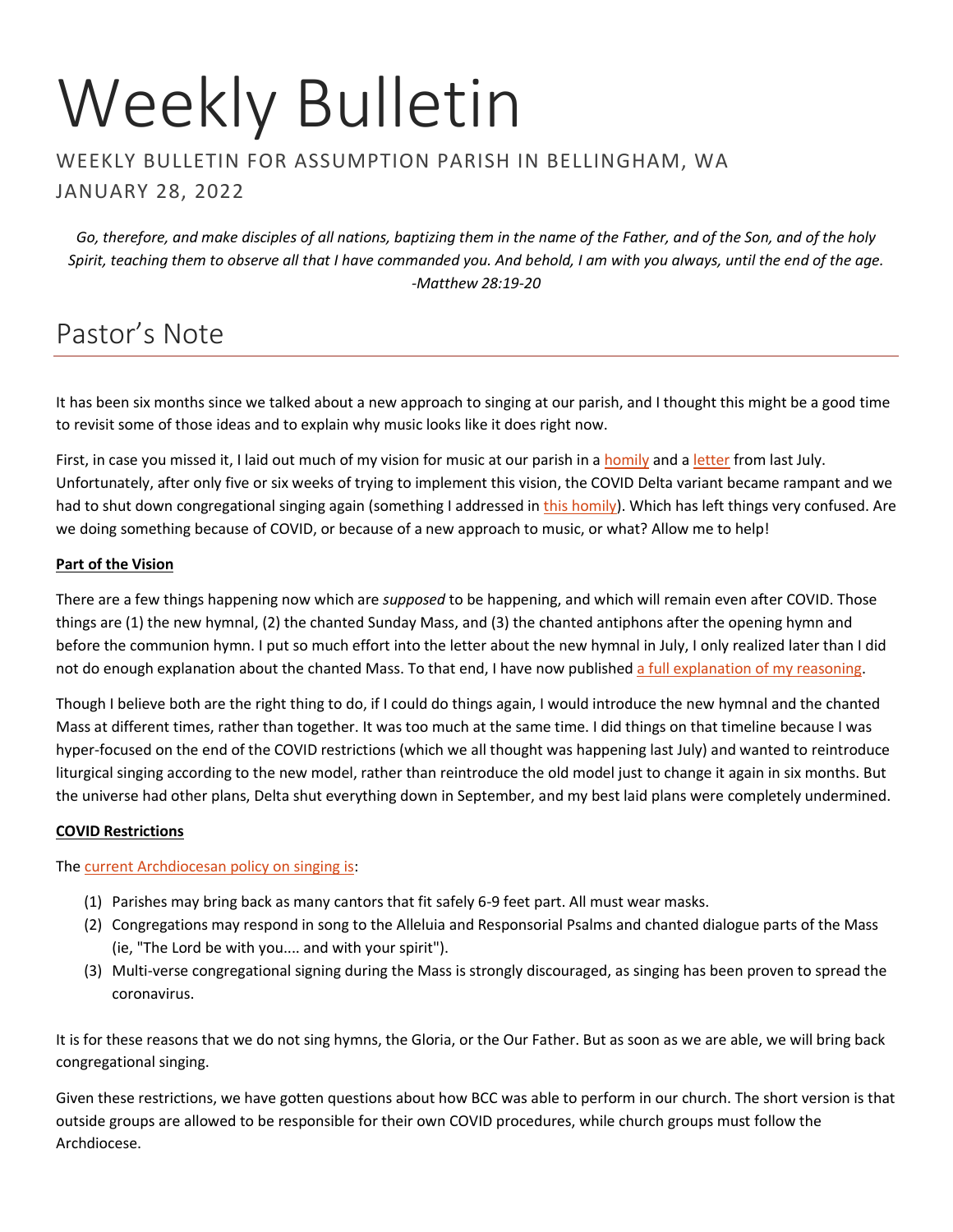### **Choirs**

Theoretically, we could bring back some form of choir, as long as all the members are 6 – 9 feet apart. We had plans to do so before the Delta variant. However, we are not sure this would be worth it without the full choir. In addition, Dr. Mabalot is conscientious about the needs of our choir members and has been very deliberate about communicating with them about their comfort level regarding COVID and singing. Given the current context, none of us believe that this is the right time to bring back our choir. We will, of course, keep the conversation open so that we are ready when the timing does feel right.

#### **Music Selection**

In my letter about the new hymnal, I mentioned my desire to integrate some old hymns with the new, to make the transition less jarring. Unfortunately, two factors have so far frustrated that desire. The first is that the extension of COVID with the Delta and Omicron variants has necessitated that we continue streaming the Mass, something that prevents us from using OCP songs without an expensive license. We could include OCP songs at our non-streamed Masses, but that requires Dr. Mabalot to prepare three sets of Mass music (English non-streaming, English streaming, and Spanish), and that is more than I am willing to ask him to do. Second, the problem with songs that everyone knows is that they are far more tempted to sing those songs (something we saw when we used well-known Christmas hymns last month). With the prohibition on congregational singing, it did not seem the right time to use well-known hymns. Instead, when congregational singing got shut down again last September, Dr. Mabalot and I agreed that we should use the opportunity to use hymns from the new hymnal exclusively, so that there was a greater comfort level in the congregation with these hymns by the time we were ready to sing them together. Nearly every hymn played since September has been from the new hymnal.

#### **Looking to the Future**

Other than the drastic change in our experience of Mass that will come with the return of congregational singing and choirs, we have reached a fairly stable place in our liturgical music, and I have no major changes planned for the rest of my time at Assumption, however long that may be. These smaller items are all that is currently on my radar:

- 1. Figuring out what the rotation and frequency of OCP hymns will look like over the next year, particularly once the choir returns.
- 2. I have been conversing with a group about what it would look like to have more opportunities to sing *contemporary*  Christian music at the parish (think Praise 106.5). I am still undecided about what this might look like, but step one is finding someone capable of singing these songs according to the principles I laid out in my letter last July (low instrumentation, non-dominant cantor). If you have any leads, let us know.
- 3. At some point, we will want to introduce the chanted Gloria [\(text,](https://npm.org/wp-content/uploads/2017/08/lordsprayer.pdf) [audio\)](https://npm.org/wp-content/uploads/2017/08/gloria.mp3?_=10) and Our Father (text, [audio\)](https://npm.org/wp-content/uploads/2017/08/ourfatherlow.mp3?_=29).
- 4. Solidifying when to use cantors and when to mic them. Generally, cantors would only be mic'd when they are singing alone (the antiphons and the verses for the responsorial psalm). We likely will not even need cantors (mic'd or otherwise) for the hymns if all goes according to plan. However, there is the matter of teaching new hymns, which could require a mic'd cantor the first few times, and that will require some experimentation to get right.

May the Lord bless you always,  $\overline{\mathcal{H}}$ .  $\mathcal{M}_{\text{G22}}$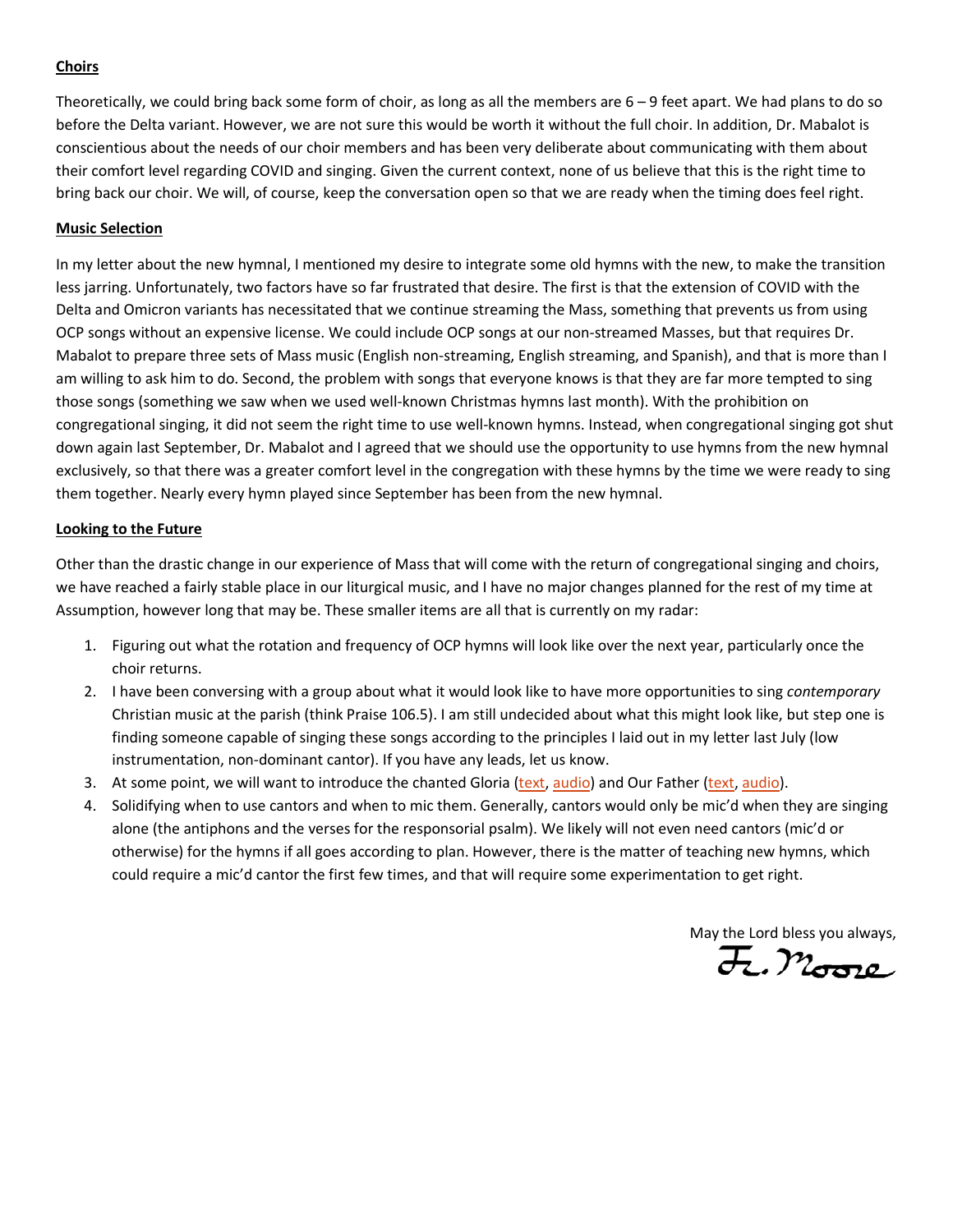# Annual Letter from Archbishop Etienne

Archbishop Etienne has written a letter reflecting on the last year, which he invites everyone to read [here.](https://archseattle.org/wp-content/uploads/2022/01/2022-New-Year-Letter-Final.pdf)

# Parish News

# Mass Time Change for Next Wednesday

**Wednesday, February 2, the 7:15 a.m. Mass time is moved to 5:30 pm**. This is so that we can celebrate the Feast of the Presentation at 5:30 p.m. with the solemnity that day deserves (including a candle procession). All parishioners are encouraged to come experience the oft-overlooked day of the Presentation.

**Adoration** will begin at 8:00 a.m. on Wednesday, will end at 4:45 p.m., and will resume following the Presentation Mass.

# Northwest Catholic Collection this weekend

Evangelization is the first priority of the Church, and Northwest Catholic magazine is one of the most effective tools we have to proclaim the Good News of Jesus Christ. For this reason, Northwest Catholic is sent free of charge to every registered Catholic household in Western Washington — more than 110,000 — with a message of hope that everyone so desperately needs. This is made possible by your generous support. Your donation is a great way to share the gift of faith with others. Thank you for your past and continued support of this annual collection. You can donate directl[y here](http://www.nwcatholic.org/give) or drop your envelope in the collection basket.

## Vaccine Clinic at Assumption

### **Sunday, Jan. 30, 2:00 - 4:00 p.m., Gym**

This clinic is primarily offered for those who have struggled to arrange vaccine appointments, so it will mostly be offering first and second doses of the Pfizer vaccine for those who were previously unvaccinated. However, a limited supply of Pfizer and Moderna booster shots will be on-hand as well. The medical providers who are administering the vaccine are also available to answer any questions people might have about vaccination. Anyone, parishioner or not, is welcome to come to ask questions or be vaccinated

## Annual Tax Letters

Annual tax letters have been sent to everyone who donated a total of \$250 or more during 2021. These were mailed as of the end of this week, so please look for your letter next week. If you have not received a letter by the end of next week or it is incorrect, please contact Karen Zuther a[t karenz@assumption.org](mailto:karenz@assumption.org) or 360-733-1380. Thank you for your generosity!

# School News

## Catholic Schools Week

Catholic Schools Week begins today. Thank you to all of our parents, students, and alumni who helped coordinate parts of the Mass this weekend at each of our parishes throughout Whatcom County as lectors, greeters, gift bearers, and cantors. Also, Assumption Catholic School's Growing Great Kids Auction and Gala is only five weeks away (February), and this year's" Fund the Need" is raising money for a new roof on the gym. If you'd like to contribute to this fund, you can visit the school's webpage and go directly to the "[Growing Great Kids Auction](https://event.auctria.com/bddd33ee-424b-4225-82db-26d2d4c4369d/)" page to make a donation.

## Take and Bake Meal

ACS next Take and Bake meal will be a *Pulled Pork BBQ* ready for pickup on February 10th at 3pm! Please [get your orders](https://school.assumption.org/wp-content/uploads/2022/01/BBQ-Pulled-Pork-To-Go-dinner.pdf) to the school office by Friday February 4th.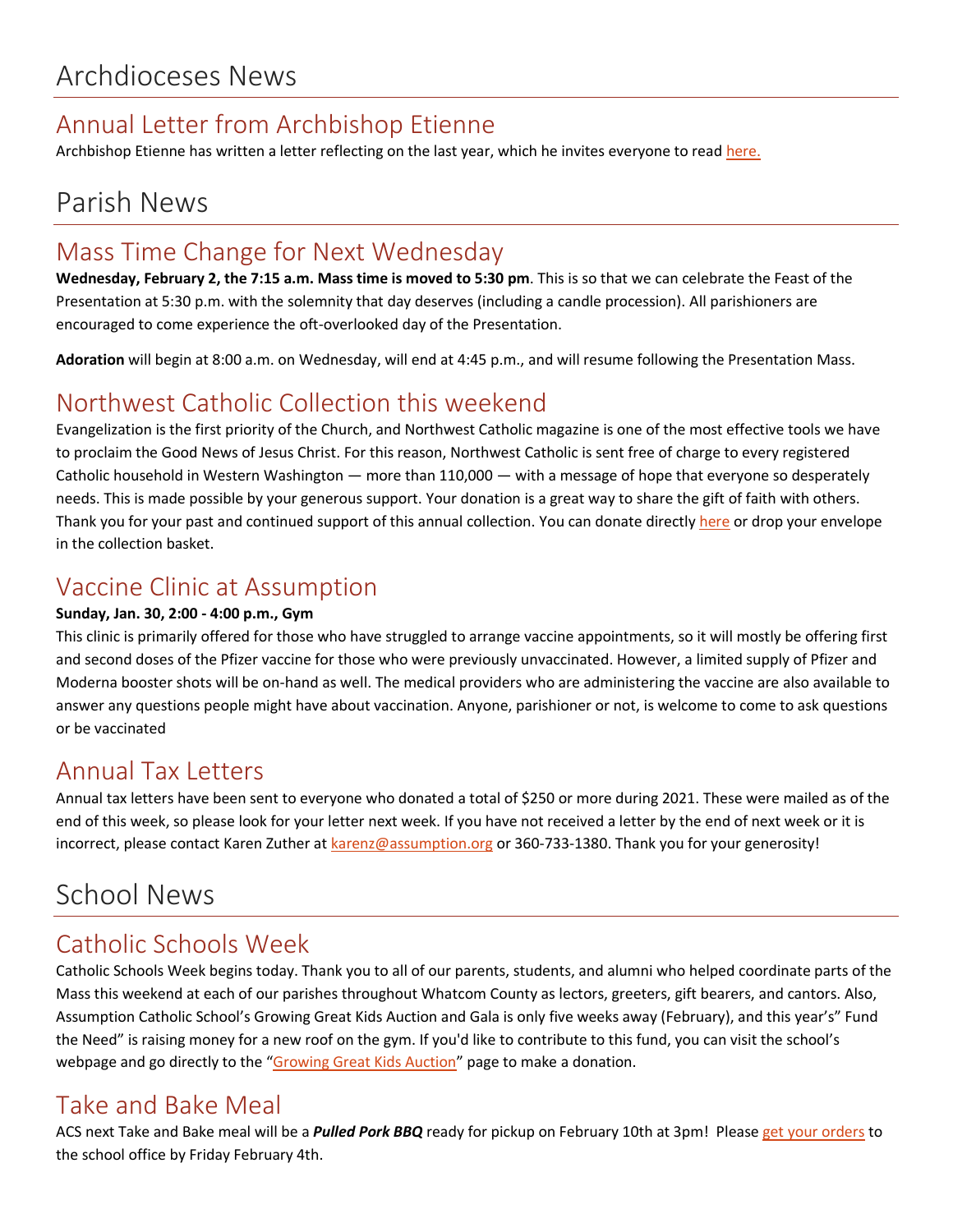## Growing Great Kids Auction & Gala

Assumption Catholic School's Growing Great Kids Auction and Gala is quickly approaching! Our in-person event will be held on Saturday, February 26th at the Bellingham Cruise Terminal. RSVP for the in-person event and/or register for online bidding by February 11t[h here.](https://charityauction.bid/growinggreatkids2022)

# Upcoming

### Events

- **Saturday, Jan. 29**
	- o 12:30 pm Community Meal
- **Wednesday, Feb. 2**
	- $\circ$  7:15 am No Mass
	- o 5:30 am Presentation of the Lord Mass
- **Thursday, Feb. 3**
	- o 7:15 am St. Blaise Mass
- **Saturday, Feb. 5**
	- o 4:00 pm Rosary Prayer in Church
- **Sunday, Feb. 6**
	- o 10:00 am Boy Scout Sunday Mass

# Sanctuary Lamp Candle

### **This week the candle burns for: Berthamae Jabbora**

## Intentions

- **Saturday, Jan. 29**
	- o 5:00 pm, Charles Maynard, RIP
- **Sunday, Jan. 30**
	- o 8:00 am, Pro Populo
	- o 10:00 am, Rosalinda Flores, SI
	- o 12:30 pm, Gonzales Family, SI
- **Tuesday, Feb. 1**
	- o 5:30 pm, Ricardo Gonzaga Santiago, RIP
- **Wednesday, Feb. 2**
	- o 5:30 am, Mary Fong Yu, RIP
	- **Thursday, Feb. 3**
		- o 7:15 am,
- **Friday, Feb, 4**
	- o 8:15 am,
- **Saturday, Feb, 5**
	- o 5:00 pm, Prakin Thepaksorn, SI
- **Sunday, Feb. 6**
	- o 8:00 am, Maria Macaraig Javier, RIP
	- o 10:00 am, Pro Populo
	- o 12:30 pm, Jim Minton, SI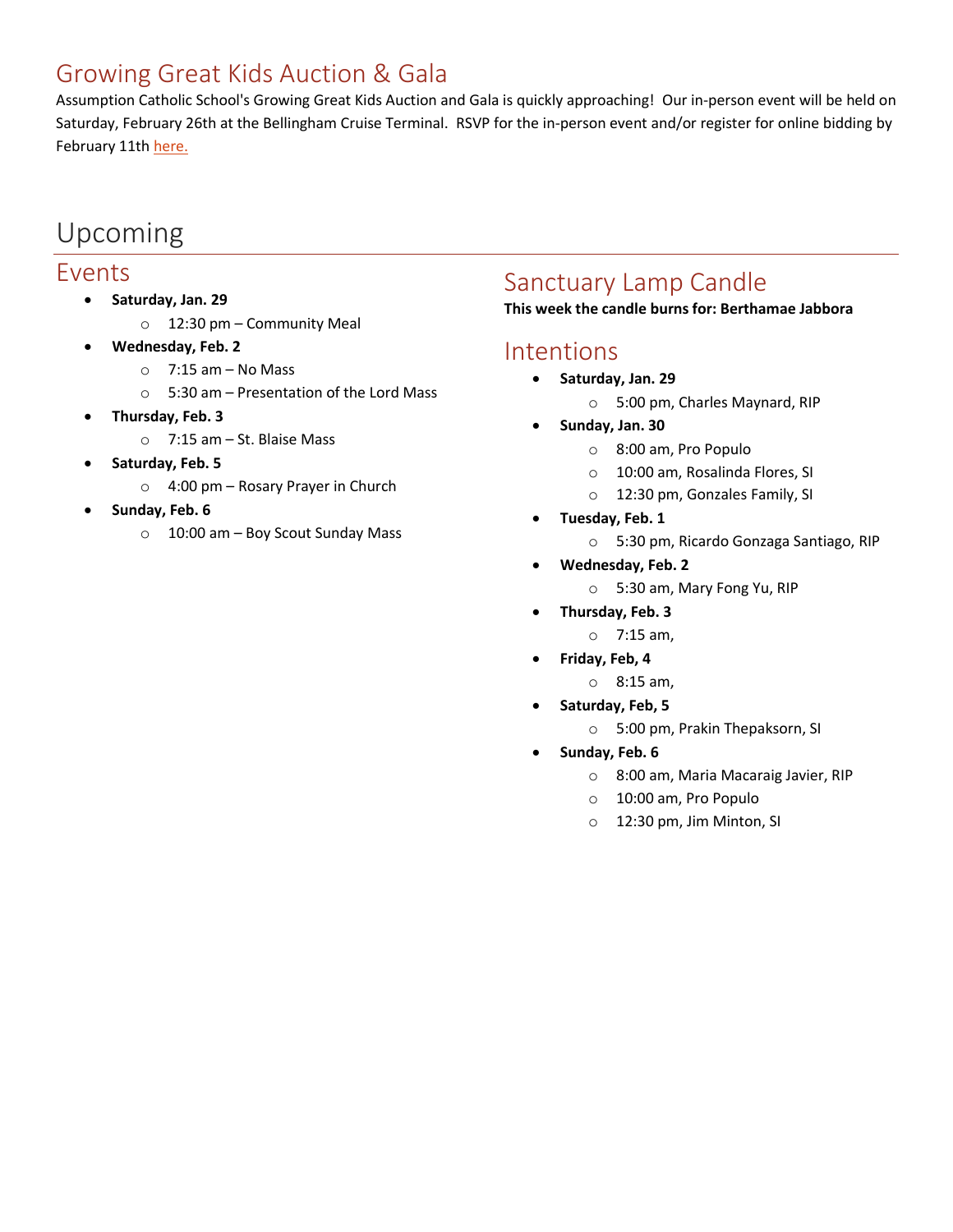# Boletín semanal

## BOLETÍN SEMANAL DE LA PARROQUIA DE LA ASUNCIÓN EN BELLINGHAM, WA 28 DE ENERO DE 2022

*Vayan, pues, y hagan discípulos de todas las naciones, bautizándolos en el nombre del Padre y del Hijo y del Espíritu Santo, enseñándoles a guardar todo lo que les he mandado; y ¡recuerden! Yo estoy con ustedes todos los días, hasta el fin del mundo. -Mateo 28, 19-20*

# Nota del Pastor

Han pasado seis meses desde que hablamos sobre un nuevo enfoque para cantar en nuestra parroquia, y pensé que este podría ser un buen momento para revisar algunas de esas ideas y explicar por qué la música se ve como se ve ahora.

Primero, en caso de que se lo haya perdido, expuse gran parte de mi visión de la música en nuestra parroquia en [una homilía](https://frmoore.com/2021/07/17/july-18-2021-singing-singable-songs/) y una carta [\[ingles solo\]](https://jeffreyhmoore.files.wordpress.com/2021/07/new_hymnal.pdf) de julio pasado. Desafortunadamente, después de solo cinco o seis semanas de intentar implementar esta visión, la variante Delta de COVID se volvió rampante y tuvimos que cerrar el canto congregacional nuevamente (algo que abordé [en esta homilía\)](https://frmoore.com/2021/09/04/september-05-2021-here-is-your-god/). Lo que ha dejado las cosas muy confusas. ¿Estamos haciendo algo por COVID, o por un nuevo enfoque de la música, o qué? ¡Permíteme ayudarte!

### **Parte de la Visión**

Están sucediendo algunas cosas ahora que se supone que deberían estar sucediendo y que permanecerán incluso después de COVID. Esas cosas son (1) el nuevo himnario, (2) la Misa dominical cantada y (3) las antífonas cantadas después del himno de apertura y antes del himno de comunión. Me esforcé tanto en la carta sobre el nuevo himnario en julio que me di cuenta más tarde de que no había explicado lo suficiente sobre la Misa cantada. Con ese fin, he publicado ahora una explicación completa [de mi razonamiento](https://jeffreyhmoore.files.wordpress.com/2022/01/2022-01_why-i-chant-the-mass.pdf) [ingles solo].

Aunque creo que ambos son lo correcto, si pudiera hacer las cosas de nuevo, presentaría el nuevo himnario y la Misa cantada en diferentes momentos, en lugar de hacerlo juntos. Era demasiado al mismo tiempo. Hice cosas en esa línea de tiempo porque estaba hiperenfocado en el final de las restricciones de COVID (que todos pensamos que estaba sucediendo en julio pasado) y quería reintroducir el canto litúrgico de acuerdo con el nuevo modelo, en lugar de reintroducir el modelo anterior solo para cambiar de nuevo en seis meses. Pero el universo tenía otros planes, Delta cerró todo en septiembre y mis mejores planes se vieron completamente socavados.

### **Restricciones por COVID**

La política actual de la Arquidiócesis sobre el canto es:

- (1) Las parroquias pueden traer tantos cantores que se ajusten con seguridad a una distancia de 6 a 9 pies. Todos deben usar máscaras.
- (2) Las congregaciones pueden responder con cantos al Aleluya y los Salmos Responsoriales y cantar partes del diálogo de la Misa (es decir, "El Señor esté con ustedes... y con tu espíritu").
- (3) Se desaconseja encarecidamente el canto congregacional de varios versos durante la Misa, ya que se ha demostrado que el canto propaga el coronavirus.

Es por eso que no cantamos himnos, ni el Gloria, ni el Padre Nuestro. Pero tan pronto como podamos, traeremos de vuelta el canto congregacional.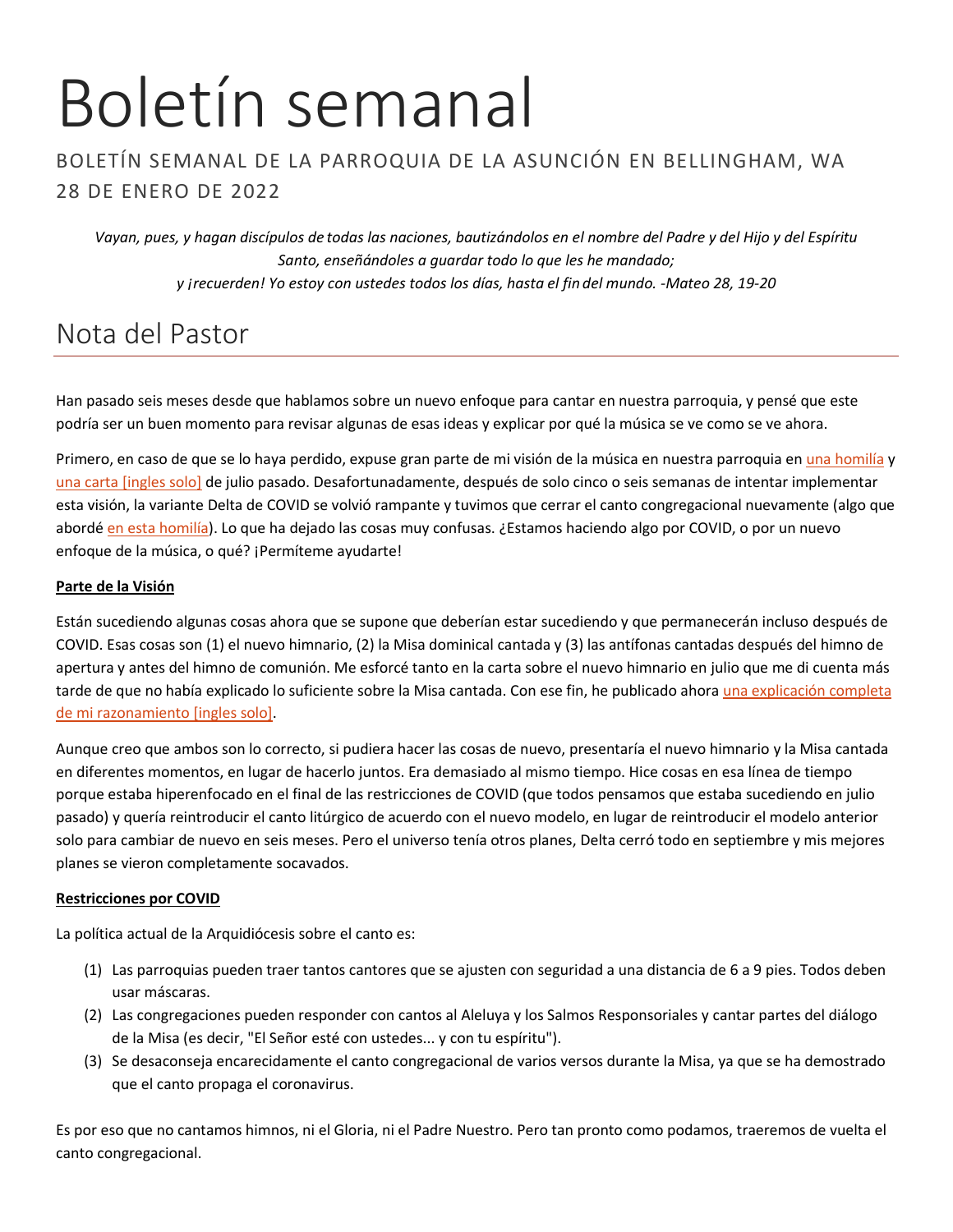### **Consideraciones específicas de nuestra comunidad hispana**

Por el momento, no tenemos coro debido al COVID. Sin embargo, cuando recuperemos el coro, será diferente de lo que era antes de COVID. Cuando cantamos en Misa, el enfoque es principalmente las voces de la congregación y nuestra capacidad de sentirnos unidos cantando juntos. Los coros que usan muchos instrumentos a menudo disuaden a las personas de cantar, porque los instrumentos son demasiado fuertes para que las personas se escuchen cantar entre sí. Además, la mayoría de los himnos que están disponibles en español son difíciles de cantar para las personas de todos modos.

Así que ahora mismo no sabemos qué hacer. Es difícil encontrar himnos que sean apropiados para la iglesia (en el sentido de que no suenan como la radio y son fáciles de cantar juntos), porque existían pocos himnos en español antes de la década de 1970. Estamos tratando de usar salmos responsoriales para los himnos de entrada y comunión (ya que esto es lo que la Iglesia prefiere que hagamos de todos modos), pero veremos cómo va esto.

De todos modos, nuestra comunidad no es muy buena cantando juntos, a juzgar por las respuestas de la misa cantada, así que tal vez debamos centrarnos en aprender a cantar juntos antes de centrarnos en los coros.

### **Mirando hacia el futuro**

Aparte del cambio drástico en nuestra experiencia de la Misa que vendrá con el regreso del canto congregacional y los coros, hemos llegado a un lugar bastante estable en nuestra música litúrgica, y no tengo grandes cambios planeados para el resto de mi tiempo en la Asunción, por muy largo que sea. Estos artículos más pequeños son todo lo que está actualmente en mi radar:

- 1. Averiguar cómo será la rotación y la frecuencia de los himnos de OCP durante el próximo año, particularmente una vez que regrese el coro.
- 2. En algún momento querremos introducir el Gloria cantado [\(audio\)](https://www.youtube.com/watch?v=JlGmCTlcr_Q) y el Padrenuestro cantado (texto y [audio\)](https://www.youtube.com/watch?v=u1JtM6QG1xA).
- 3. Solidificar cuándo usar cantores y cuándo microfonearlos. En general, los cantores solo usarían el micrófono cuando cantan solos (las antífonas y los versos del salmo responsorial). Sin embargo, está la cuestión de enseñar nuevos himnos, lo que podría requerir un cantor con micrófono las primeras veces, y eso requerirá algo de experimentación para hacerlo bien.

Bendiciones en el Señor,<br>H., Moore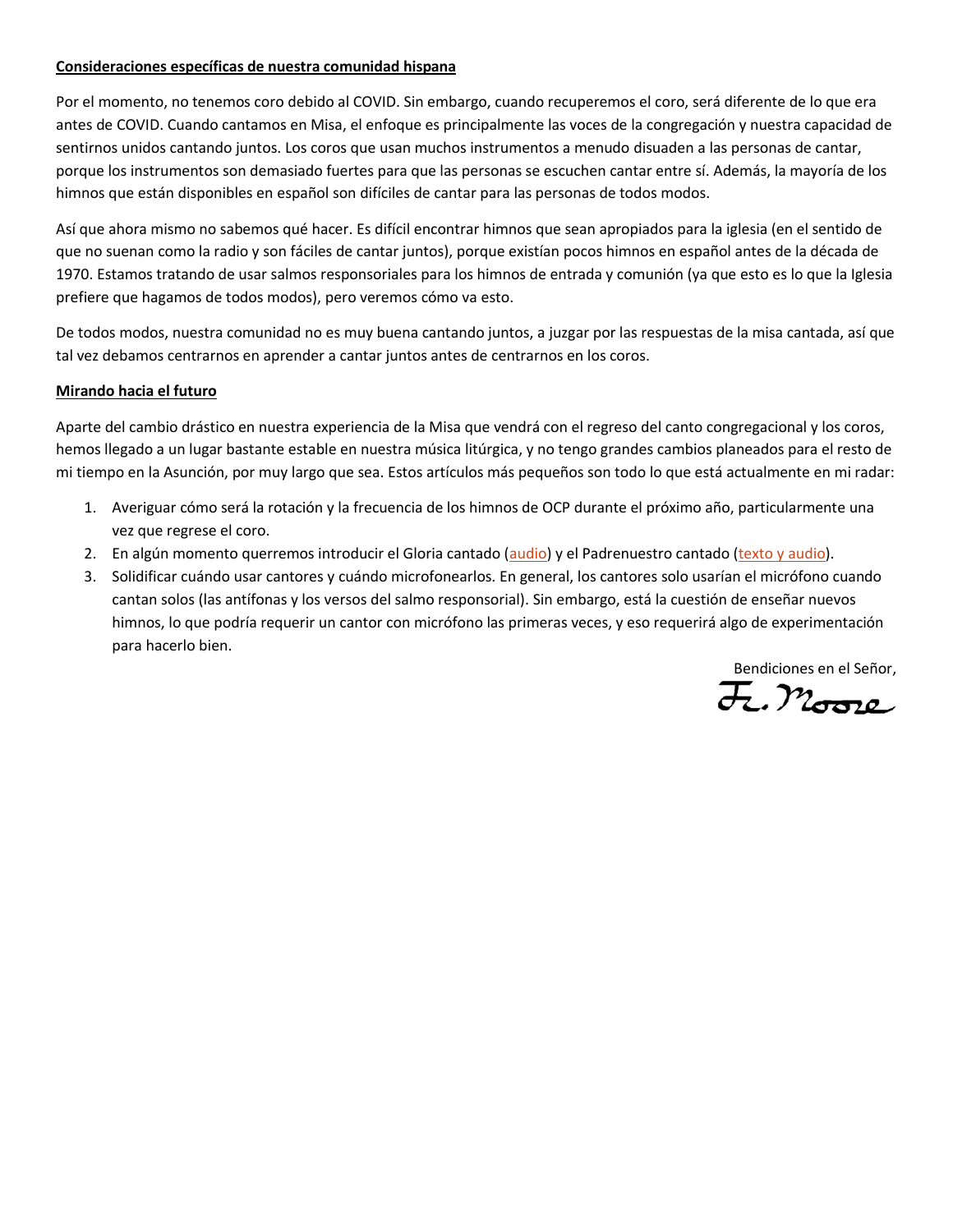# Carta Anual del arzobispo Étienne

El arzobispo Étienne ha escrito una carta reflexionando sobre el ultimo ano, que invita a todos leer [aquí.](https://archseattle.org/wp-content/uploads/2022/01/Final-2022-New-Year-Letter-Final_Spanish.pdf)

# Noticias Parroquiales

## Cambio de horario de misa del próximo miércoles

**Miércoles 2 de febrero, la misa de las 7:15 a. m. se celebrará a las 5:30 p. m.** Esto es para que podamos celebrar la Fiesta de la Presentación a las 5:30 p.m. con la solemnidad que ese día merece (incluyendo una procesión de velas). Se anima a todos los feligreses a venir a experimentar el día de la Presentación que a menudo se pasa por alto.

**La adoración** comenzara a las 8:00 a.m. del miércoles, terminara a las 4:45 p.m., y se reanudara después de la Misa de Presentación.

## Colecta Católica del Noroeste este fin de semana

La evangelización es la primera prioridad de la iglesia, y la revista Noroeste Católica es una de las herramientas más efectivas que tenemos para proclamar las Buenas Nuevas de Jesucristo. Por esta razón, Noroeste Católica se envía católicos registrados en el oeste de Washington, más de 110,000, con un mensaje tan despernadamente. Esto es posible gracias a su generoso apoyo. Su donación es una excelente manera de compartir el don de la fe con los demás. Gracias por su apoyo pasado y continuo a esta colección anual. Puedes donar directamente [aquí](https://archseattle.org/give-serve/giving-opportunities/northwest-catholic-donation/) (ingles) o dejar tu sobre en la cesta de recogida.

# Clínica de vacunas en Asunción

### **Domingo, 30 de enero, 2:00 - 4:00 p.m., Gimnasio**

Esta clínica se ofrece principalmente para aquellos que han tenido dificultades para concertar citas de vacunación, por lo que ofrecerá principalmente la primera y segunda dosis de la vacuna de Pfizer para aquellos que anteriormente no estaban vacunados. Sin embargo, un suministro limitado de vacunas de refuerzo de Pfizer y Moderna también estará disponible. Los proveedores médicos que administran la vacuna también están disponibles para responder cualquier pregunta que las personas puedan tener sobre la vacunación. Cualquier persona, feligrés o no, es bienvenida a venir a hacer preguntas o vacunarse.

## Cartas de Impuestos Anuales

Se han enviado cartas de impuestos anuales a todos los que donaron un total de \$250 o más durante 2021. Estos fueron enviados por correo a finales de esta semana, así que por favor busque su carta la próxima semana. Si no ha recibido una carta al final de la próxima semana o es incorrecta, comuníquese con Karen Zuther al [karenz@assumption.org](mailto:karenz@assumption.org) o al 360-733-1380. ¡Gracias por tu generosidad!